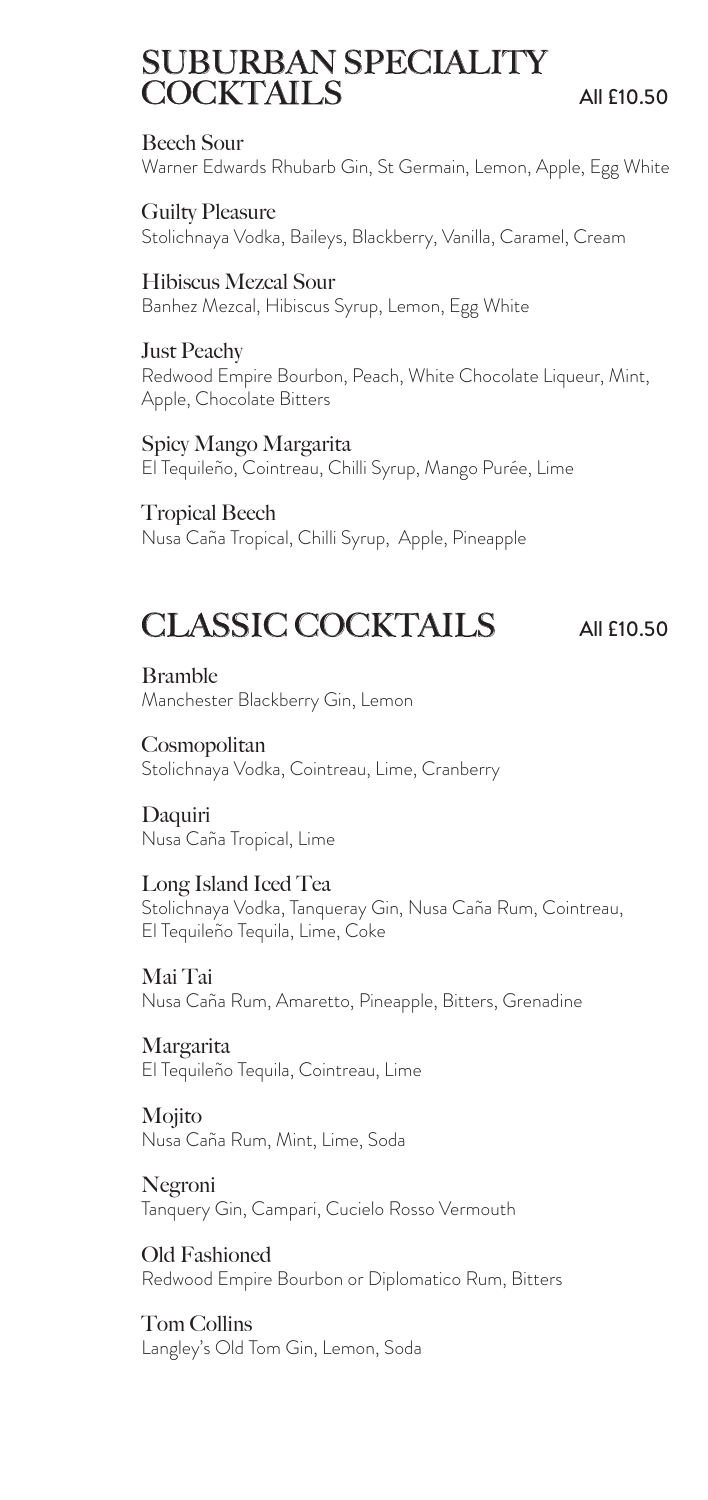# MARTINI'S All £10.50

Apple Martini Applewood Gin, Apple Purée, Apple

Breakfast Martini Suburban Gin, Cointreau, Marmalade, Lemon

Espresso Martini Stolichnaya Vodka, Kahlua, Espresso

French Martini Grey Goose Vodka, Chambord, Pineapple

Grapefruit & Apricot Martini Suburban Gin, Grapefruit, Apricot Liqueur

Lychee Martini Suburban Gin, Fresh Lychee, Kwai Feh, Cranberry

Pornstar Martini Stolichnaya Vodka, Passoa, Pineapple, Passionfruit, Prosecco

# FIZZ & SPRITZ COCKTAILS AII £10

Aperol Spritz Aperol, Prosecco, Soda

Bellini Peach, Peach Schnapps, Lemon, Prosecco

Cassis Spritz Cassis, Prosecco, Soda

Hugo Spritz St Germain, Mint, Prosecco, Soda

Pimms Spritz Pimms, Prosecco, Lemonade

Rhubarb Spritz Warner Edwards Rhubarb Gin, Prosecco, Lemonade

Sloe Gin Spritz Hayman's Sloe Gin, Prosecco, Soda

# NO & LO-TAILS All £4.50

Aper-Low - 2.0% ABV Aperol, Orange, Lemonade

Arnold Palmer Iced Tea (Breakfast or Fruit) Lemon, Lemonade

Berry Cooler Fresh Berries, Cranberry, Apple, Lemonade

Gin + Tonic Clean Gin, Fever Tree Tonic

Nojito Mint, Lime, Apple, Lemonade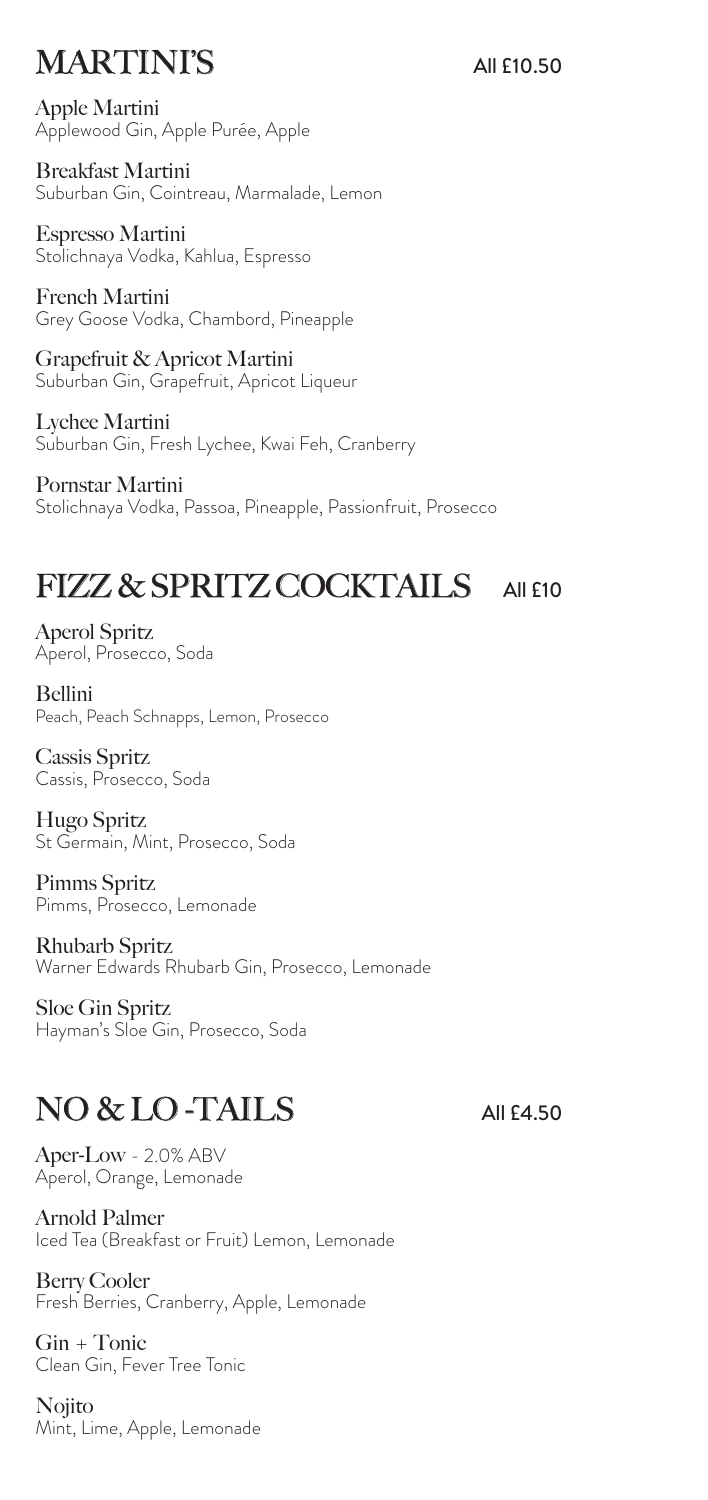# RED WINES

#### Boutinot 'La Côte Sauvage', *Cairanne AOC, Rhone, France*  Bottle £36.95

Cote Sauvage translates as 'wild slopes' which you find in the breathtaking vineyards of Cairanne. A much better value alternative to Chateauneuf Du Pape.

#### Crocera Barbera d'Asti Superiore, *Piemonte, Italy*  Bottle £26.95 - 250ml £9.50 - 175ml £7.50

An absolute favourite. Not tried oak aged Barbera from Piemonte, Italy? Well now is your chance! Moreish dark cherry and chocolate notes.

#### Domaine des Tourelles Red, *Bekka Valley, Lebanon* Bottle £32.95

Goes toe to toe with Chateau Musar and always comes out on top…. in our opinion.

#### Monte Oton Garnacha, *Campo de Borja, Spain*  Bottle £18.95 - 250ml £6.95 - 175ml £4.95

A lovely smooth Garnacha from the foothills of the Moncayo Mountains in Campo De Borja, which lies just 2 hours South East of Rioja in Spain.

#### Nieto, Malbec, *Mendoza, Argentina* Bottle £27.95 - 250ml £9.95 - 175ml £7.95

The Malbec grapes are from 40-year-old vines in Lujan de Cuyo, Mendoza. Young Winemaker of the year Santi Mayorga's wines keep getting better and better each vintage. This is a full-bodied red with blackberry and sweet spice.

#### Ontañón Rioja Crianza, *Spain*  Bottle £31.95

5th Generation family winemakers with some of the highest altitude and best located vineyards in the sub-region. The views and wine are to die for!

#### Sierra Grande Merlot, *Central Valley, Chile*  Bottle £23.95 - 250ml £8.95 - 175ml £6.95

This wine comes from the Martin Family who are nestled in the foothills of the Andes - full of crunchy, juicy red fruit - medium bodied.

#### The Listening Station Shiraz, *Victoria, Australia* Bottle £22.95 - 250ml £8.50 - 175ml £6.95

The Listening Station refers to the Aussie outback bunkers used to spy on Russian advancements in the space race. This Shiraz is dangerously moreish by the glass, bright, juicy and with classic black pepper notes.

#### Uva Non Grata Gamay, *France*  Bottle £23.95 - 250ml £8.95 - 175ml £6.95

A wine with no rules - Think of it as the Michael O'Hare of Beuajolais, it would certainly don some heals and leather trousers if it could.

### Wildeberg - Franschhoek, *South Africa* Bottle £39.95

Why not finish the list in style! Real opulent, blockbuster, jaw-dropping wine…. And that's just the bottle. Time to indulge a little.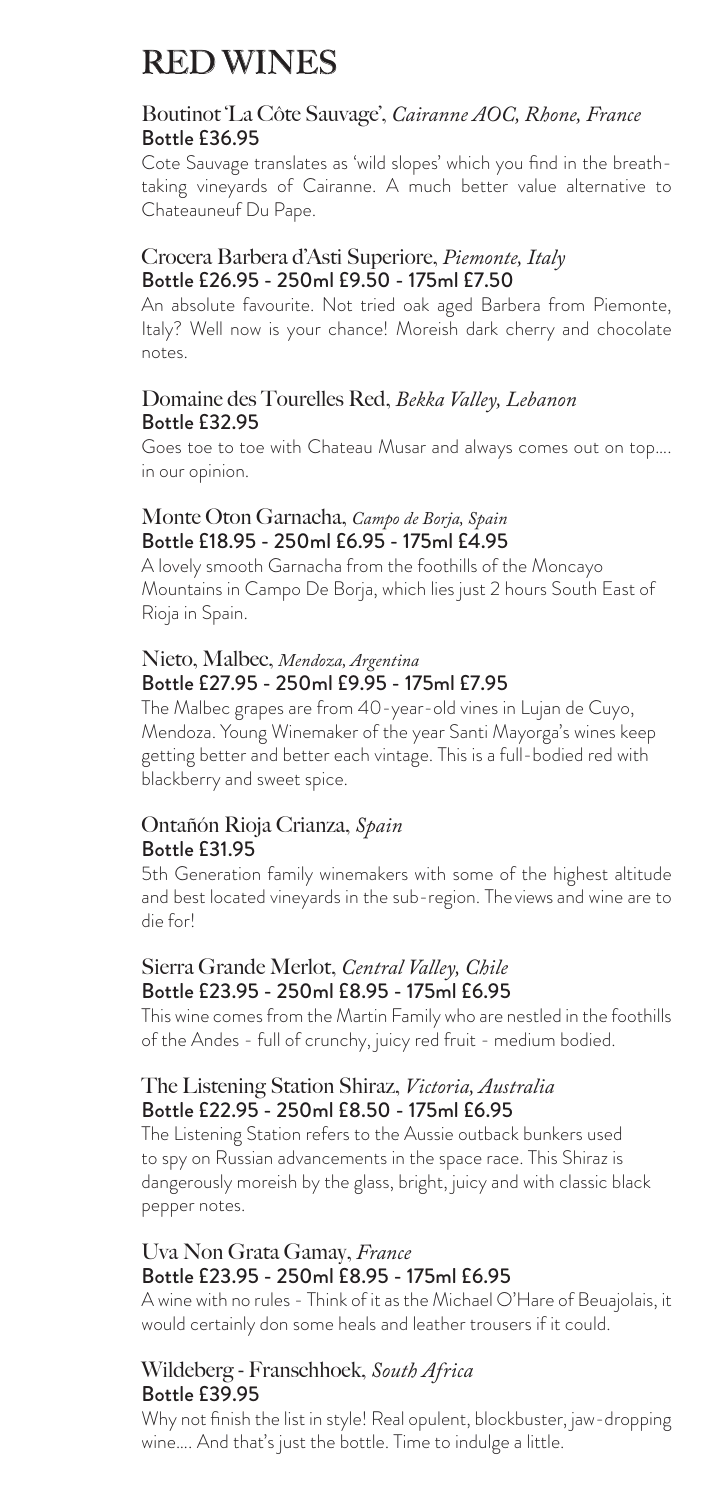# WHITE WINES

## Cave de l'Ormarine Duc de Morny, Picpoul de Pinet, *France*  Bottle £26.95 - 250ml £8.95 - 175ml £6.95

Dry, crisp and perfect with Seafood!

### Mastri Vernacoli Trentino Pinot Grigio, *Trento, Italy* Bottle £24.95 - 250ml £8.75 - 175ml £6.75

High altitude Trentino is the premium growing region in Italy for Pinot Grigio. We're sure you'll agree once you've tried it!

#### Menade Verdejo (Organic), *Rueda, Spain* Bottle £33.95

Fresh stone fruit aromas with notes of fennel and thyme.

### MOKO Black Sauvignon Blanc, *New Zealand*  Bottle £31.95 - 250ml £11.25 - 175ml £8.50

Classic tropical papaya and pineapple notes.

### Pacific Sound Sauvignon Blanc, *DO Aconcagua, Chile* Bottle £19.95 - 250ml £7.50 - 175ml £5.50

This Sauvignon is sourced from Leyda, close to the Pacific Ocean and 1 hour west of Santiago. The vines in this region get the most sunshine hours in all of Chile which produces a tropical aromatic style that you will love<sup>!</sup>

### Messmr. Weissburgunder Pinot Blanc, *Pfalz, Germany* Bottle £31.95

Delicately floral with aromas of stone fruit and hints of white spice.

### Santa Seraffa Gavi del Comune di Gavi, *Piemonte, Italy*  Bottle £32.95

Insanely good Gavi Di Gavi from a tiny sloped single vineyard cared for by the masters of this grape!

### Soldier's Block Chardonnay, *Victoria, Australia*  Bottle £23.95 - 250ml £8.50 - 175ml £6.50

Tangerine and floral notes in this textural delicious white.

### Wild House Chenin Blanc, *Western Cape, South Africa*  Bottle £22.95 - 250ml £7.95 - 175ml £6.25

Wild House refers to the house that sits next to the dam on Boutinot's Estate in Franschhoek, South Africa.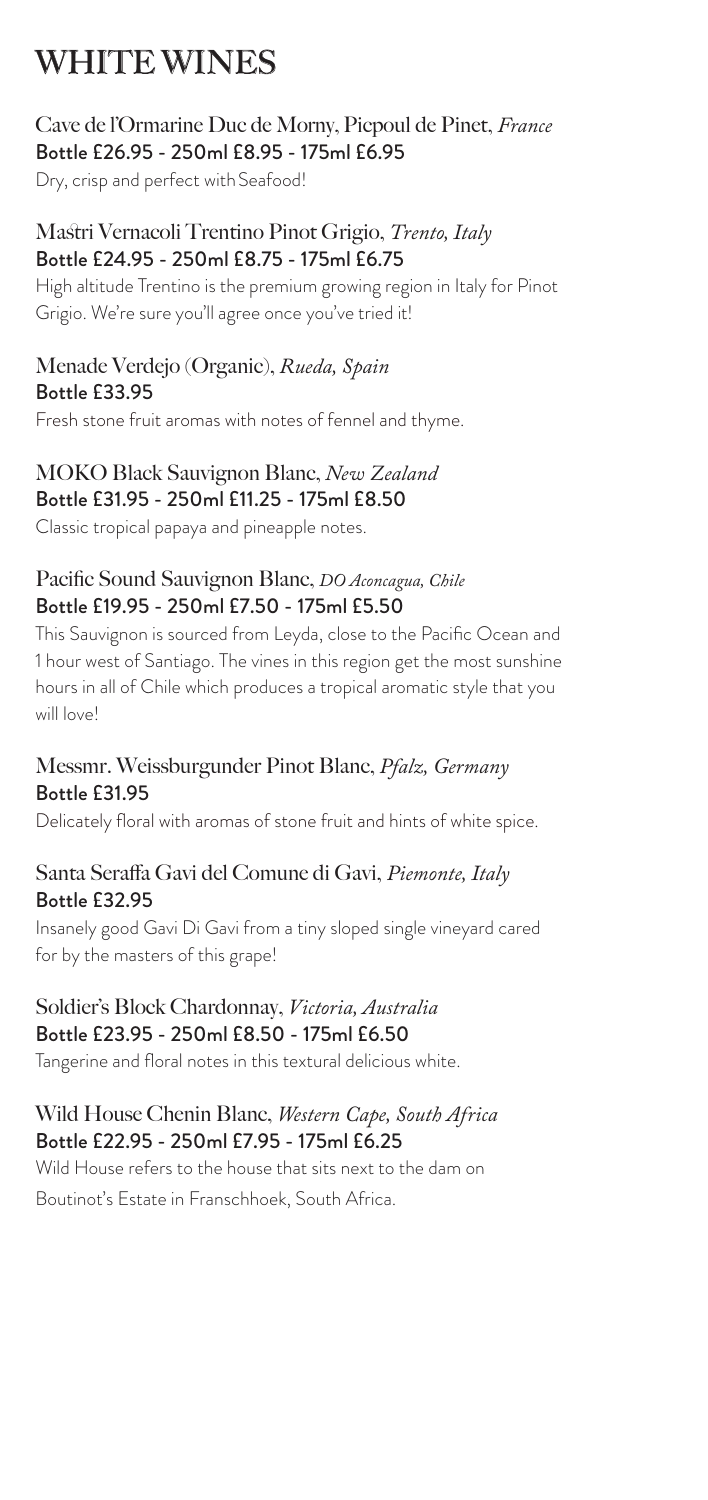# SPARKLING WINES

### Champagne Lallier Grand Cru Grande Réserve Brut, *France* Bottle £54.95 - 175ml £13.95

A boutique Champagne House with Grand Cru Vineyards and cellars that are back to back with Bollinger.

### Champagne Pol Roger Brut Réserve NV, *France (v)* **Bottle £69.95**

A truly fine Grande Marque Champagne - the favourite of Sir Winston Churchill.

### Ferghettina Franciacorta Rosé Brut, *Lombardy, Italy*  Bottle £48.95 - 175ml £12.95

Franciacorta is Italy's answer to Champagne and this Rosé is aged for 1000 days.

### Fontessa Prosecco Spumante Brut, *Veneto, Italy* Bottle £27.95 - 175ml £7.95

Perfectly fresh, bubbly and fruity Prosecco - ideal for all occasions!

#### Henners Brut, *Sussex, England*  Bottle £48.95

Champagne method fizz, green apple and pear fruit with a toasted brioche flavour.

### Laurent - Perrier Cuvée Brut Rosé, *Champagne, France*  Bottle £89.95

This rosé champagne is memorable for its freshness and unique aromas of fresh-picked red berries.

# ROSÉ WINES

### Borsao Rosado - *Campo de Borja, Spain*  Bottle £20.95 - 250ml £7.95 - 175ml £5.95

Pretty pale raspberry pink in colour with aromas of ripe berry fruit, fresh strawberry with a creamy mouthfeel.

### Edalise, Côtes de Provence Rosé, *France (v)* Bottle £30.95 - 250ml £10.95 - 175ml £8.95

Delightfully crisp and refreshing, as Provence rosé should be. Powdery pink in colour, with notes of white peaches, redcurrants and mandarin.

### Mirabello Pinot Grigio Rosé, *Lombardy, Italy*  Bottle £20.95 - 250ml £7.95 - 175ml £5.95

Dry, crisp and delicate with light red berry fruits. Summer quaffer!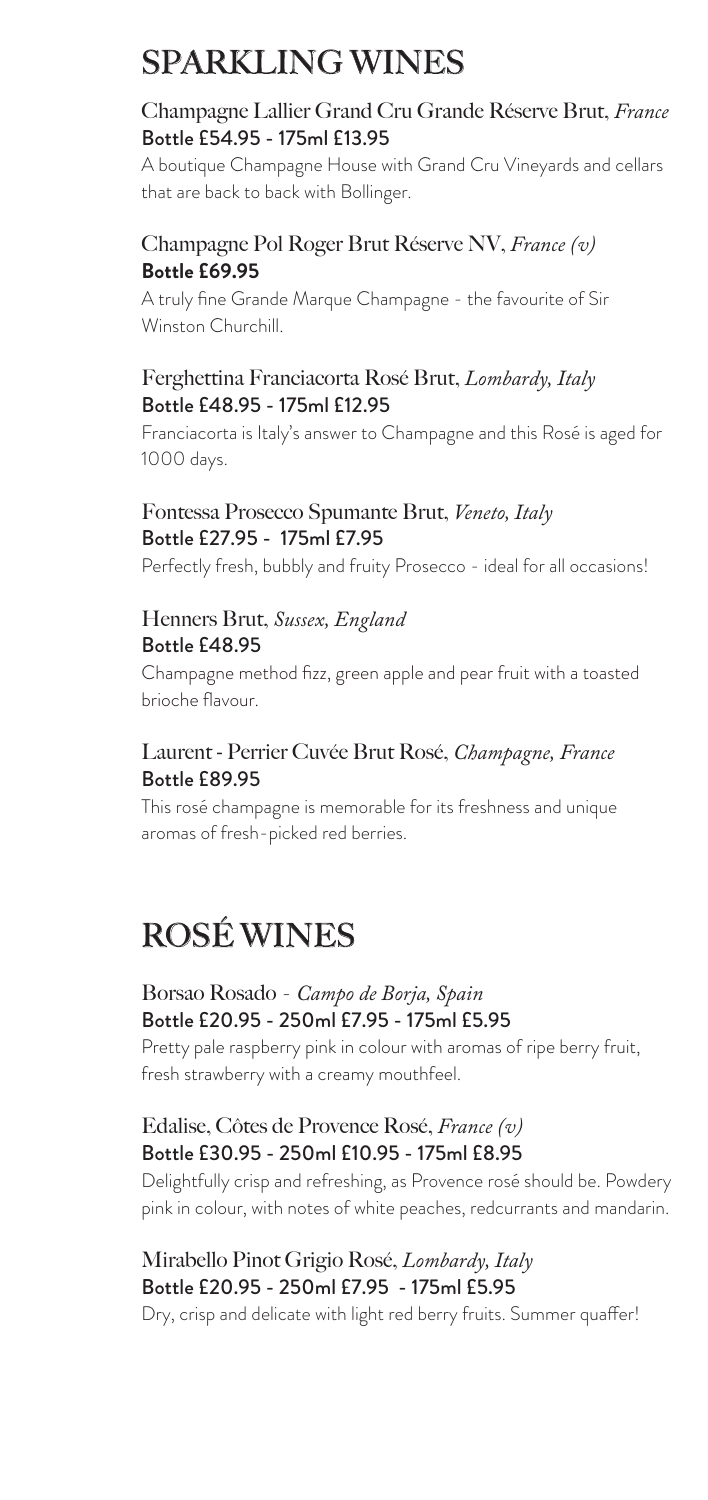# $\text{GINS}$  all £5.50

Applewood Gin- Australia - 41.0% Bombay Sapphire - England - 40.0% Brockmans - England - 40.0% Chase Pink Grapefruit - England - 40.0% Edinburgh Gin - Scotland - 43.0% Gin Mare - Spain - 42.7% Hendricks - Scotland - 41.4% Langley's Gin - England - 41.7% Malfy Arancia / Limone / Rosa Pink Grapefruit - Italy - 41.0% Monkey 47 - Germany - 47.0% Opihr - England - 40.0% Portobello Road - England - 42.0% Tanqueray - England - 43.1% Tanqueray Seville - England - 41.3% Warner Edwards Rhubarb - England - 40.0%



3 Rivers - Manchester - 40.0% Didsbury Gin - Cheshire - 40.0% Forest Gin - Macclesfield - 42.0% Manchester Blackberry - Manchester - 40.0% Manchester Raspberry - Manchester - 40.0% Manchester Signature - Manchester - 42.0% Stockport Gin - Cheshire - 40.0% Suburban Gin - Cheshire - 40.0%

All £5.75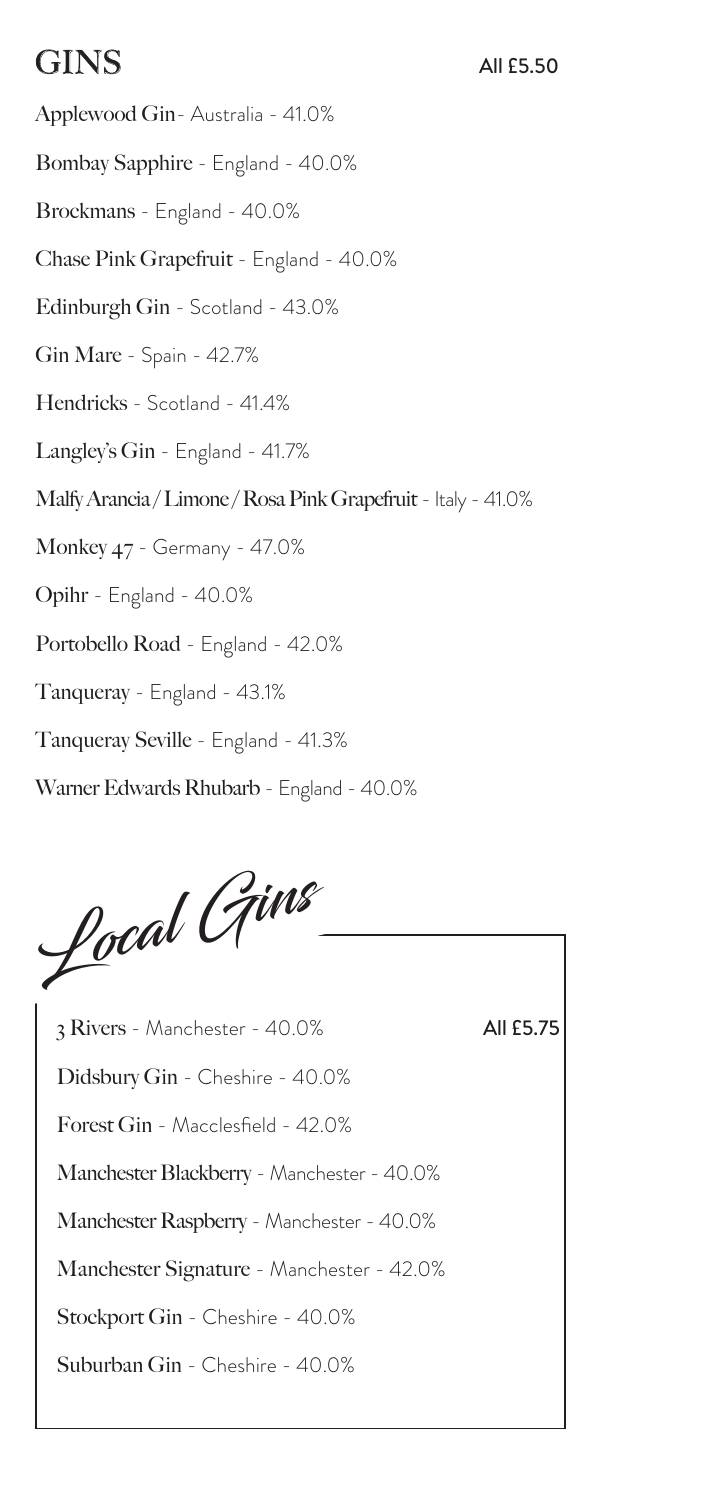# THE RUM SHACK all £4.50

## **WHITE**

Bacardi - 40.0% - Cuba Chairman Reserve - 40.0% - St Lucia Nusa Caña Tropical - 37.5% - Indonesia

## SPICED

Diablesse Spiced Clementine - 40.0% - Caribbean Havana Especial - 40.0% - Cuba Nusa Caña Spiced - 40.0% - Indonesia Two Swallows Spiced Rum - 38.0% - England

## **GOLDEN**

Bumbu - 35.0% - Barbados Mount Gay - 40.0% - Barbados Mount Gay XO - 43.0% - Barbados

## DARK

Diplomatico - 40.0% - Venezuela Goslings Black Seal - 40.0% - Bermuda Kraken - 40.0% - Trinidad & Tobago Rumbullion - 42.6% - England Salford Rum - 40.0% - Salford, England

## OVERPROOF all **£5.00**

Banana Bomb - 57% - England Pineapple Grenade - 64.0% - England Wray & Nephew - 63% - Jamaica